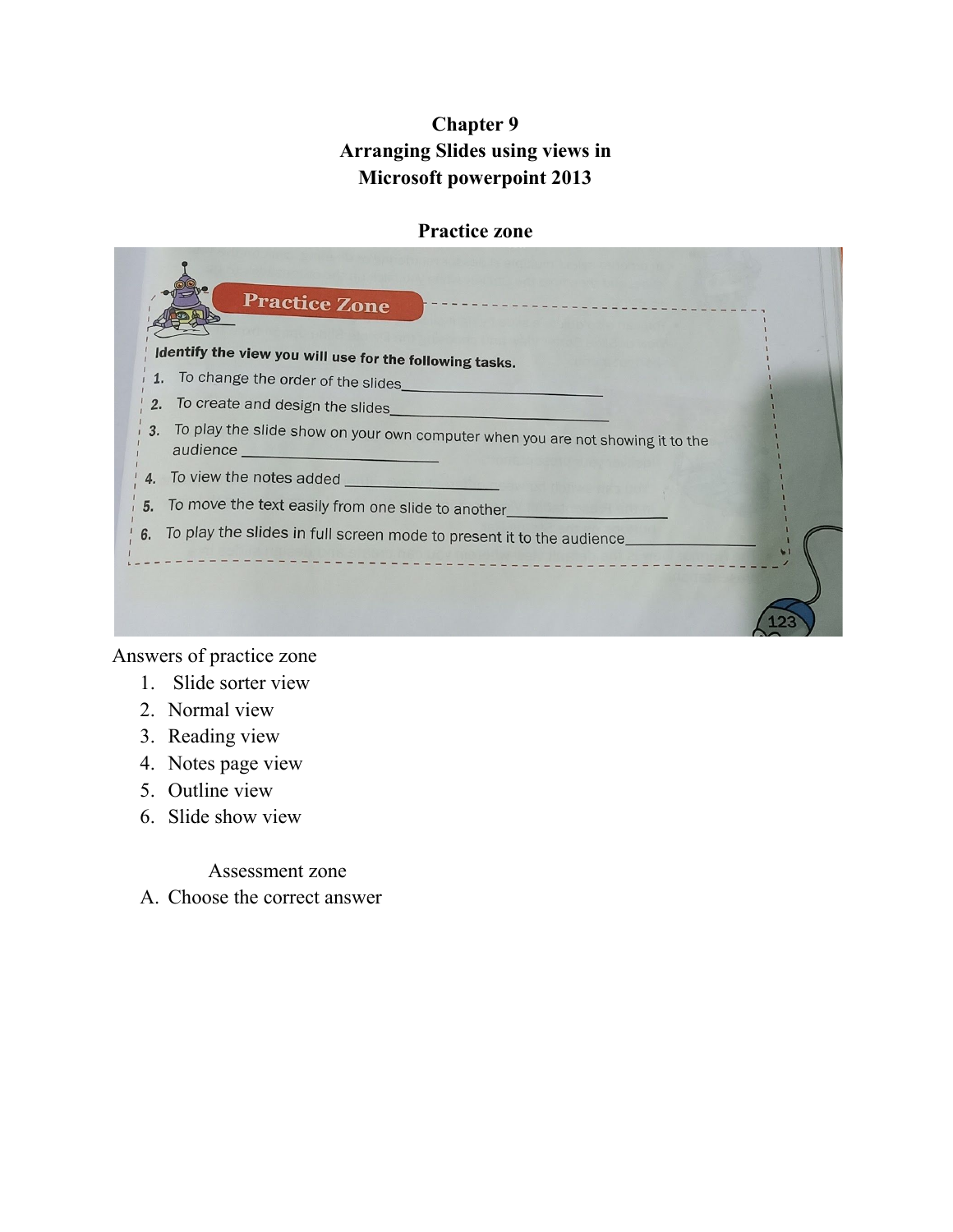

Answers of choose the correct answer

- 1. (d)Slide show view
- 2. (c)Outline and Notes page view
- 3. (c)Normal view

# B. Fill in the blanks using the

appropriate words given below.

| 3. Fill in the blanks using the appropriate words given below. |                                                                                                           |                                                                                                             |                                                                       |         |                                                                     |                  |  |  |
|----------------------------------------------------------------|-----------------------------------------------------------------------------------------------------------|-------------------------------------------------------------------------------------------------------------|-----------------------------------------------------------------------|---------|---------------------------------------------------------------------|------------------|--|--|
|                                                                |                                                                                                           | <b>Reading</b>                                                                                              | F <sub>5</sub>                                                        | Outline | <b>Notes Page View</b>                                              | <b>Page Down</b> |  |  |
|                                                                | The View is useful when you want to view the presentation as a slide<br>show that fits within the window. |                                                                                                             |                                                                       |         |                                                                     |                  |  |  |
| 2.                                                             |                                                                                                           | The View displays the text of the presentation so that it can be moved<br>from one slide to another easily. |                                                                       |         |                                                                     |                  |  |  |
| 3.                                                             |                                                                                                           |                                                                                                             | View can be used for printing the slide and notes added in the slide. |         |                                                                     |                  |  |  |
| 4.                                                             | The                                                                                                       |                                                                                                             | key can be used to start the slide show.                              |         |                                                                     |                  |  |  |
| 5.                                                             | <b>The</b>                                                                                                |                                                                                                             |                                                                       |         | key can be used to advance to the next slide during the slide show. |                  |  |  |
|                                                                |                                                                                                           |                                                                                                             |                                                                       |         |                                                                     |                  |  |  |

## Answers of fill in the blanks

- 1. Reading
- 2. Outline
- 3. Notes page
- 4. F5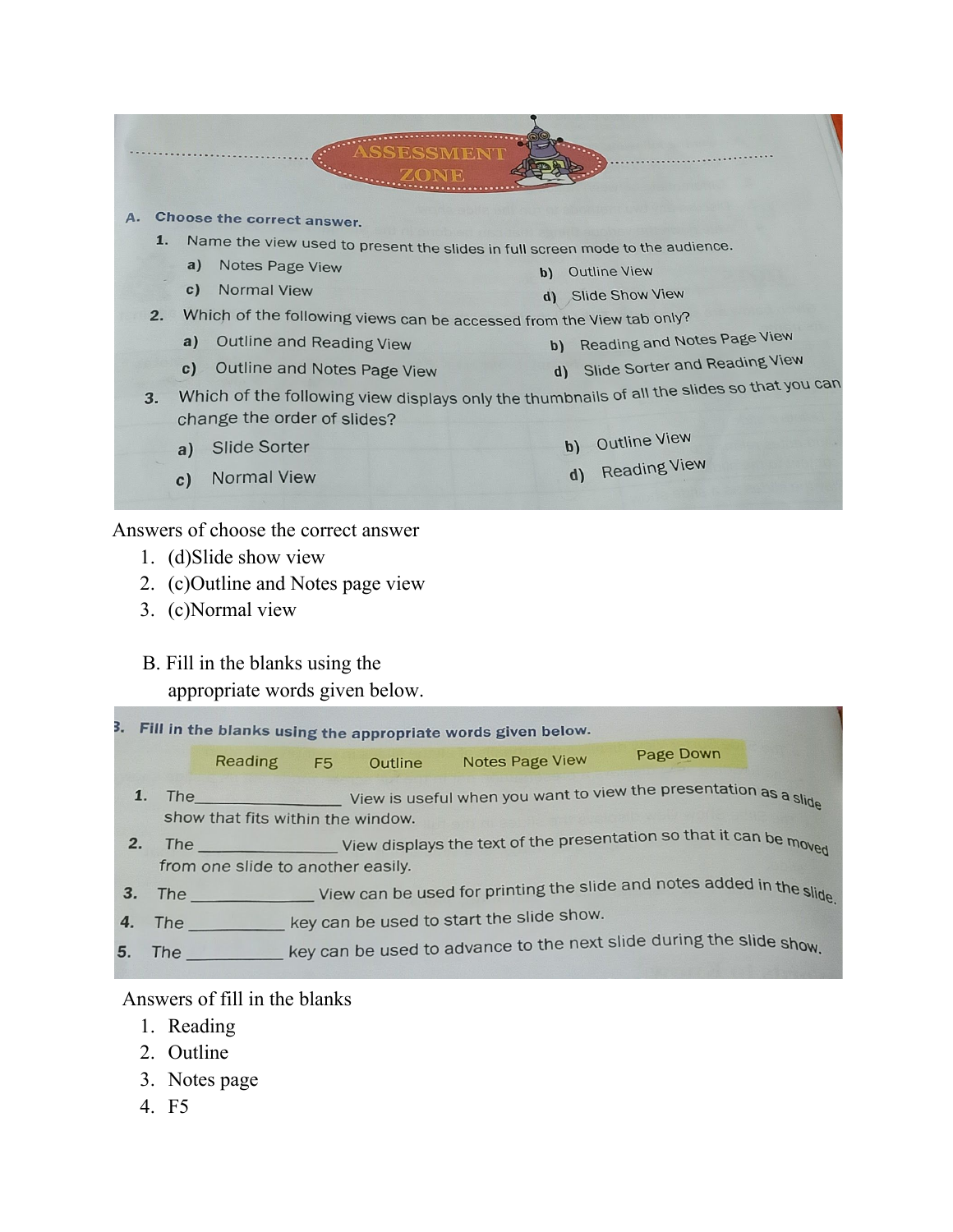## 5. Page down

## C. Tick  $(\checkmark)$  the correct statement

and cross  $(\times)$  out the wrong one.

- C. Tick ( $\checkmark$ ) the correct statement and cross ( $\times$ ) out the wrong one.
	- 1. You cannot make changes to the text on a slide during the slide show.
	- 2. The Reading view displays slides in full screen mode.
	- 3. You cannot change the order of the slides once they are created.
	- 4. The Slide Sorter can be accessed only from the View tab.
	- 5. The Normal View can be used for adding notes for the presentation.

### Answers of tick the correct

- $1 \times$
- $2 \times$
- $3. \times$
- $4. \times$
- 5. ✓

## D.Answer the following questions.

- D. Answer the following questions.
	- 1. Discuss two ways to switch between different views in PowerPoint.
	- 2. Differentiate between Reading View and Slide Sorter view.
	- 3. Discuss any two methods to run the slide show.
	- 4. Write down the various things that can be done in the Normal View in PowerPoint.

Answers:

- 1. You can switch between different views either by using different options in the Presentation Views group under the View tab or by using the view buttons on the Status Bar.
- 2. The differences between Reading view and Slide Sorter view are:

(i) If you want to view the slides as a slide show mode you can use Reading view but if you want to view the thumbnails of all the slides you can use Slide Sorter view.

(ii) Reading view can be use to

Play the slide show but slide

sorter view can be use to change

the order of slides.

3. The two methods to run the slide show are:

(i) Using the **Start from beginning button** on the **Quick access toolbar**.